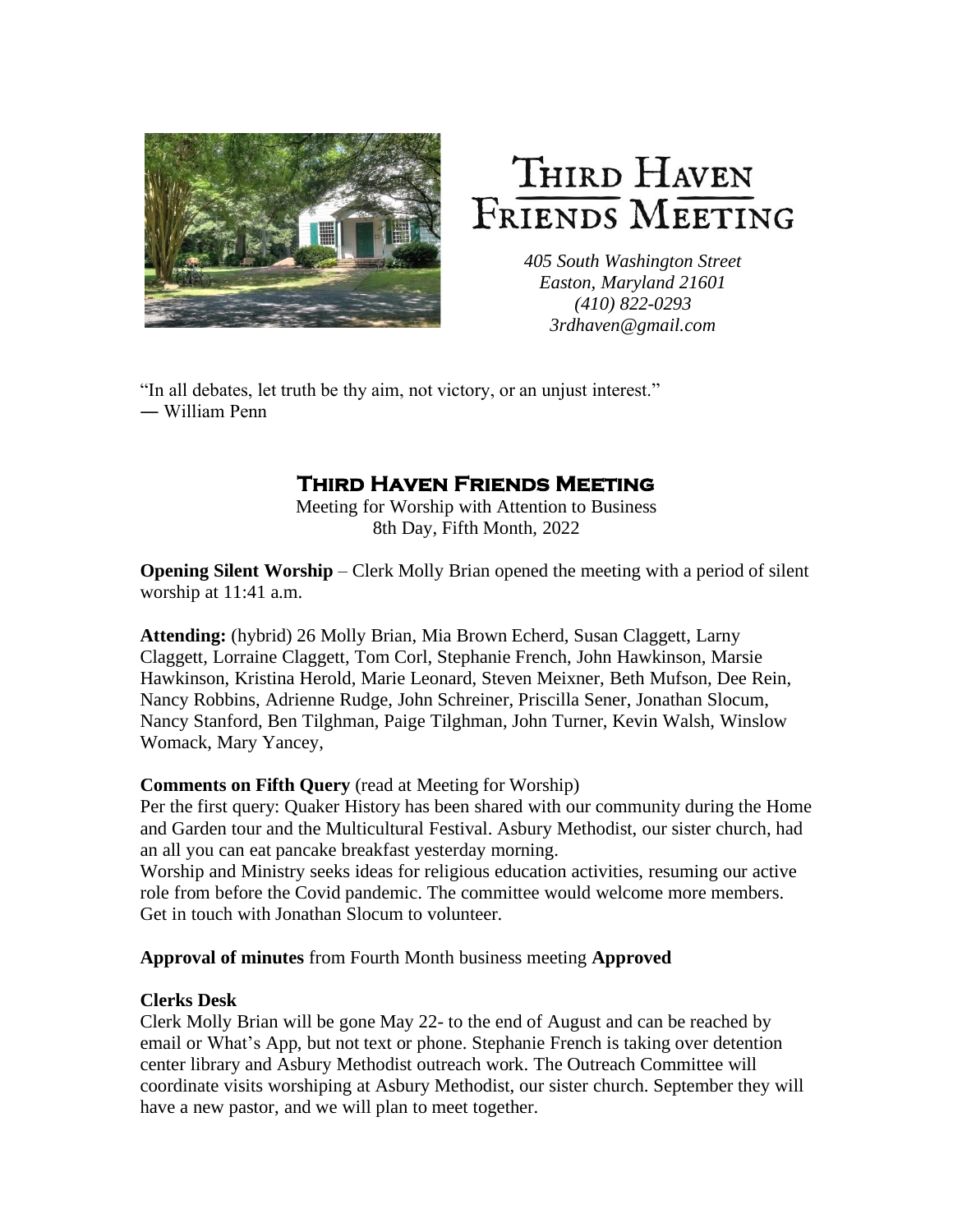Southern Quarter will meet at Wicomico Monthly Meeting on September 25<sup>th</sup>. Details will follow.

Mark Beck's Memorial Meeting for Worship is May  $21<sup>st</sup>$  at 1 p.m. with a reception in the Common Room. Zoom at our normal Meeting for Worship link will be available.

Sarah Claggett/Tim Nowicki's Meeting for Worship wedding is May  $28<sup>th</sup>$  at 3 p.m. in the Old Meeting House.

## **Trustee Annual Report**- *Adrienne Rudge, President of Trustees of Third Haven Monthly Meeting* **Accepted**

Seventy-four years ago, the members of our meeting took the bold step of incorporating the Trustees of Third Haven Monthly Meeting. One factor that influenced their decision was the possibility that Third Haven might have to be "laid down," in which case our historic Meeting House and graveyard would revert to Philadelphia Yearly Meeting. The Trustees became owners of the buildings and grounds and began to grow what one could call an endowment for THFM.

Funding for the Trustee accounts has come from donations, legacy gifts and from the growth of investments. Traditionally the Trustees support capital projects, large and small. In the 1980's, the construction of the Common Room was partially financed by the Trustees, and in the 1990's a major restoration of the Old Meeting House was supported by nearly \$450,000 of Trustee funds.

Nearly two years ago, under the leadership of Bill Lane, the Trustees embarked on another restoration project of the Old Meeting House. Since then, a laser scan of the meetinghouse has been completed and dendrochronology confirmed lumber and doors dating from 1680 and 1709. In addition, the plaster was stabilized by Christopher Mills Plaster Conservation Services. Consideration is being given to ways of promoting passive ventilation in the building.

James Mosner has begun the work of restoring the 14 windows in the meetinghouse but a shipment of glass from Germany has been held up, prolonging that process. Other work to be done includes siding repair and painting. Willie Graham, an architectural historian, is providing oversight and will produce a report that includes a long-range maintenance plan.

Current Trustees are Larny Claggett, Marsie Hawkinson, Bill Lane, Allan Mielke, Diana Rein, Adrienne Rudge and Priscilla Bond Sener.

I urge all members and attenders to support the preservation work of the Trustees of Third Haven Monthly Meeting by making an outright gift or by designating a legacy gift in their estate plans.

## Comments:

Property and Grounds expressed concerns about the slow process on Old Meeting House windows restoration. Supply chain delays are a factor. The topic will be referred to Bill Lane and Willie Graham.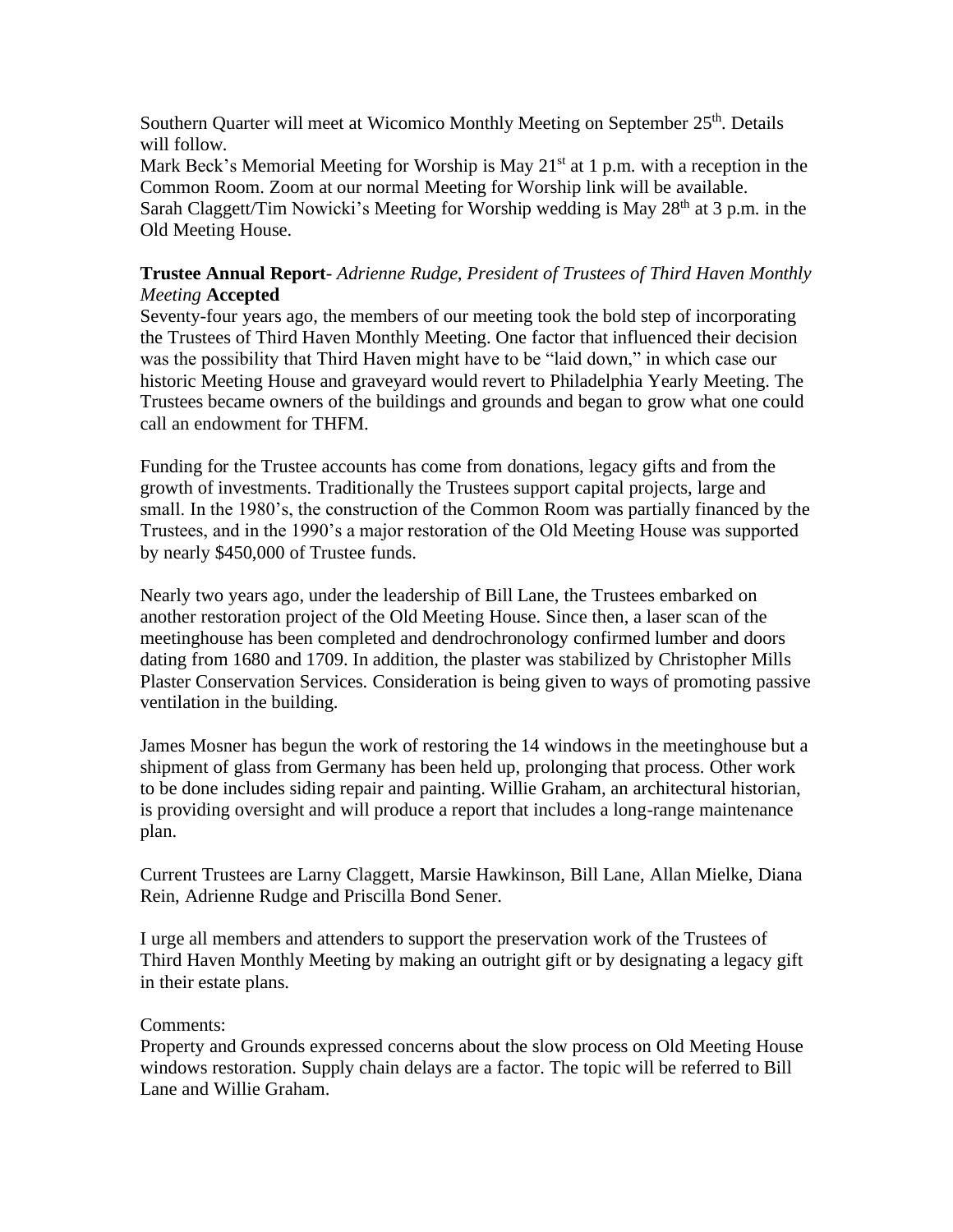A member thought it would be wonderful to have a sharing with the trustees no matter what. Members rarely have an opportunity to understand/communicate with them. Moisture under the Old Meeting House has been addressed. The Brick Meeting House has a vapor barrier on the dirt in the crawl space. Reduction of rhododendron should reduce brick moisture problems.

Ventilation on both buildings continues to be addressed.

**Budget & Finance: Presentation of Proposed Budget for FY 2021-22** – *Ben Tilghman* A copy of the current FY 22-23 proposed budget has been sent to all clerks for their final approval. Additionally, copies were made available for all attendees of the Meeting for Business. The expense portion of the budget is considered mostly complete, and the finance committee will begin work on the income side within the next week or so. The Finance committee will present the completed budget for final approval at Meeting for Business in June.

For FY 21-22, current projections indicate we will experience a modest shortfall in income in the last two months of the fiscal year. Molly and Tom are in the process of preparing a letter to Members and Attenders outlining our current financial position; we anticipate that we will be asking for additional funds to ensure we end the year in the free of any shortfall.

Some Committees have not reported any expenditures against their 21-22 budget, it is requested that those committees either submit receipts for expenditures made to date, or revise their 22-23 budgets to reflect their actual projected costs. Note that the budget for Hospitality is intended to fund the routine hospitality after Meeting and stock the kitchen with basic supplies, and is not intended to fund any specific committee events where food is involved. Committees hosting events pay out of their budget funds The Budget must be finalized by June Meeting for Worship with Attention to Business.

#### Comments:

A member proposed that the Philadelphia Yearly Meeting contribution should increase. Since 1996 we give per covenant decided by the Meeting and paid quarterly. The current amount, \$17,500, has been stable since 2017. Proposal was \$1000 additional. Others prefer to stay with current covenant given state of the current budget. Individuals are encouraged to make personal contributions to PYM. PYM provides supports via First Day School, insurance for the property and other services. The sense of the Meeting is to consider a possible increase contribution for FY 2023-24 budget but continue with current amount for the upcoming year.

Annual contributions to AFSC and FCNL should be a regular part of the budget. It could also be a set amount under contributions under Testimonies and Concerns Committee as a recurring commitment.

A contribution solicitation letter to be sent prior to end of the fiscal year is in the works. The goal is to balance income and expenses.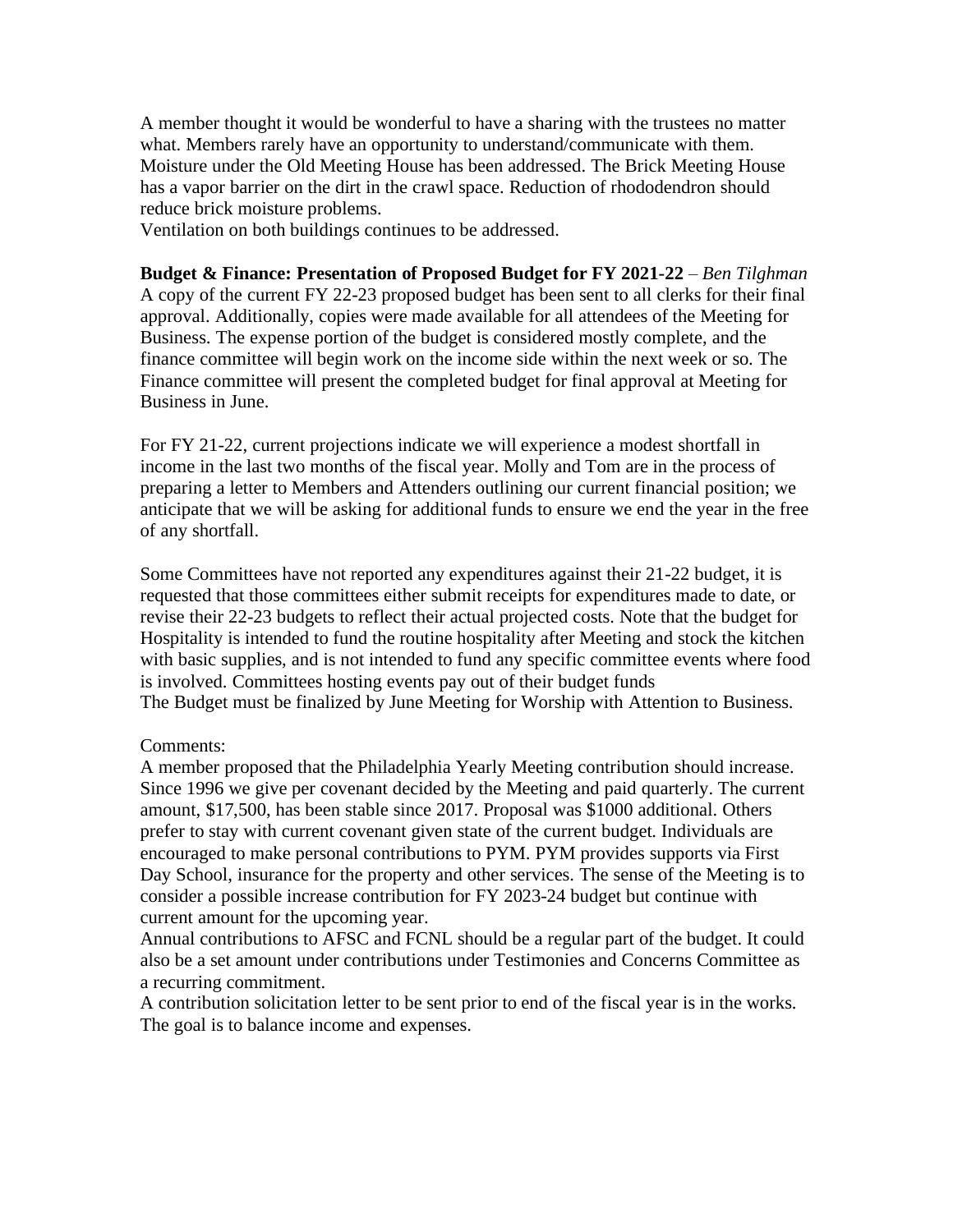## **Update Summer Camps and First Day School***- Susan Claggett*

The 2022 Third Haven Summer Mindfulness camp will be held on the Meeting grounds on July 11-14, 2022 from 9-1130. There are currently 13 students ages 6-12 and the camp registration is full. Many thanks to Amy Owsley and Tania Harrison for registration and advertisement on our website. The camp teachers this year will be Cherie Baron and Liam Ewing will be junior counselor. Any questions please contact Susan Claggett, FDS Clerk

## **Update Planning Committee**- *Tom Corl*

The Planning Committee completed the 3rd and final charrette on 4.22. The PC met on 5.2 to discuss the 3rd charrette and evaluate the 3 firms' relevant experience, similar projects, approach and suitability. This led to a ranking of the 3 firms. This ranking will not to be made public until we have selected a firm for the planning contract and eliminated the other 2. At the 5.2 meeting the PC discussed a design proposal from Winslow Womack and his cautionary note about what and how much, we need to do now.

At the next meeting on 5.18, the PC will review and revise an updated scope of work for the planning contract, to address: a masterplan, a building program and land use improvements. The updated scope of work will be the basis for a meeting with the leading firm to begin to explore the details of the deliverables, the process and the cost of the planning contract.

There are not enough funds in the Meeting Building Fund (MBF) to cover the cost of a planning contract, When the PC has a more accurate cost estimate, the PC will request funds be transferred from reserves to the MBF to cover the planning contract. Trustees may be willing to help support the planning contract.

The planning contract and masterplan will help the PC and the Meeting better understand our building program and land use needs, alternatives for meeting these needs, priorities and sequencing. The planning contract will not produce precise estimates of cost for land use and the building program. The Meeting will need to raise a great deal of money over some period of time to carry out the building program and land use improvements. A copy of "Vision, Purpose and Guidance," 5.3.22, was presented for Meeting information, based on the "Third Haven Guiding Principles," approved at the 12.22.2016 meeting for business. This has been updated to reflect discernment in the PC planning process and the 3 charrettes. The PC plans to review and may approve this at the 5.18. This can be used in the planning contract development work.

## **Land Use Planning Subcommittee**- *Mary Yancey*

Final meeting will occur this week with Morgan State Landscape graduate students on Thursday at 1 p.m. available on Zoom. See link in announcements. This committee will then synthesize the ideas.

## **New Business**

The Testimonies and Concerns sponsored meeting with Food Network Coop was successful. Around 15 people are interested. Tell Paige Tilghman if interested. It will take a month to get registered.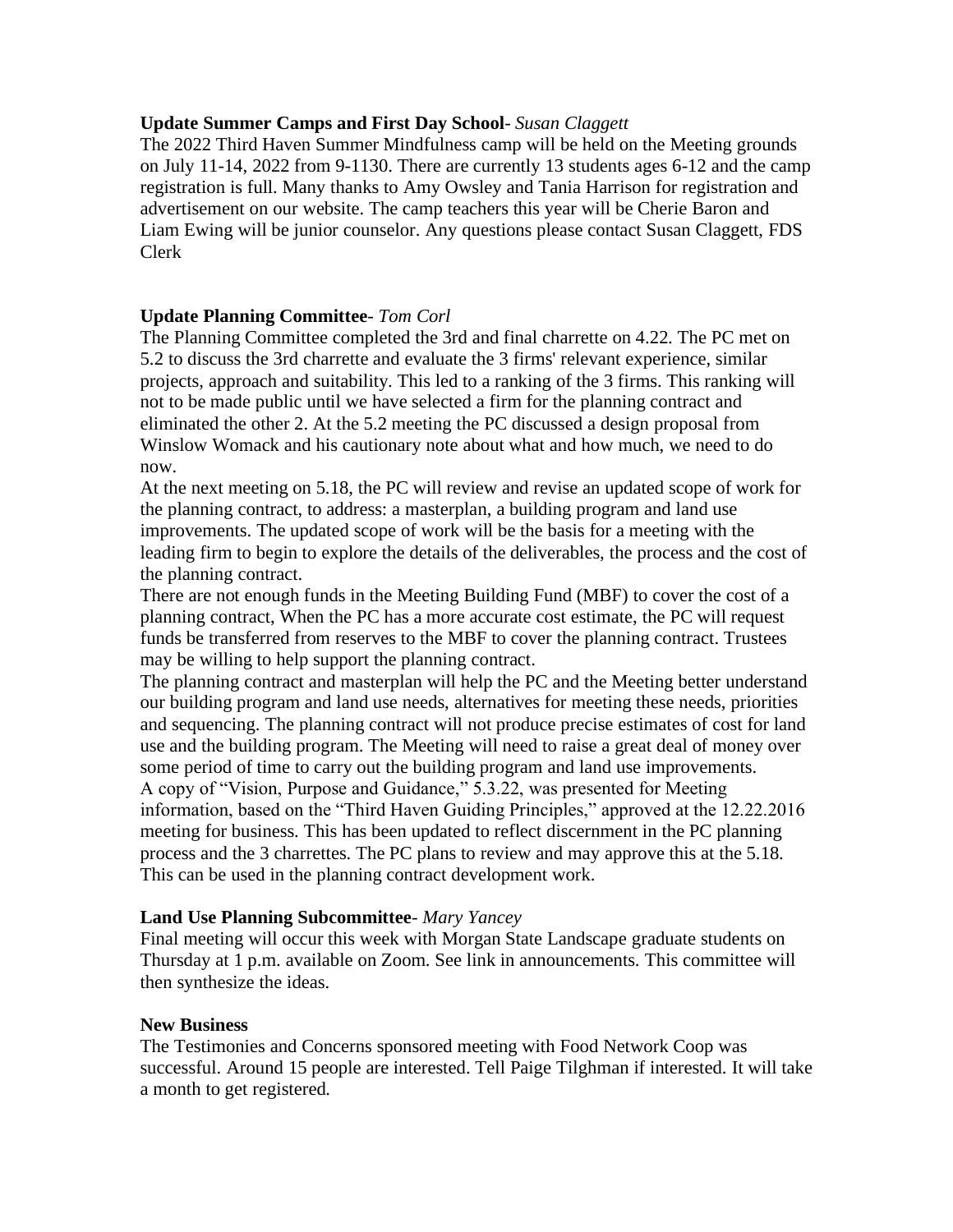Note for history that in the Recorder's recent census of the Meeting, people moving away was influenced by the Covid 19 pandemic.

The four graduates to be honored in June 5, 2022 during Moving Up Day are Molly McCall and Anya Eshram graduating from 8th grade; Serena Claggett, graduating from Annapolis High School and Maya Claggett, graduating from Earlham College.

Property and Grounds plans to remove Brick Meeting House venetian blinds during the Summer. **Approved**.

## **Closing Silent Worship 12:40 p.m.**

D. Rein, Recorder

## **May in Review**

The Talbot County Garden Club held their annual Tour and Pilgrimage on May 7th. Third Haven Friends Meeting was where ticket holders picked up boxed lunches. Friendly Presences answered questions and showed people the Old Meeting House and grounds

After mid- May, both fourth day and first day Meetings for Worship moved to the Old Meeting House. The Meeting has enjoyed the beautiful window art that the children made during last week's First Day School. During the Children's program was on May 15 at 10am, the children were outside exploring and reviving the garden near Clay's house. Sarah Hilderbrand wrote, "We had a good time this morning. Ben, Wyatt, Brodie, Elliot and Jackson joined First Day. The energetic crew used their senses to learn about some flowers in the children's garden and then pulled some weeds and each planted a blackeyed Susan. It was really nice to have Mary's help.



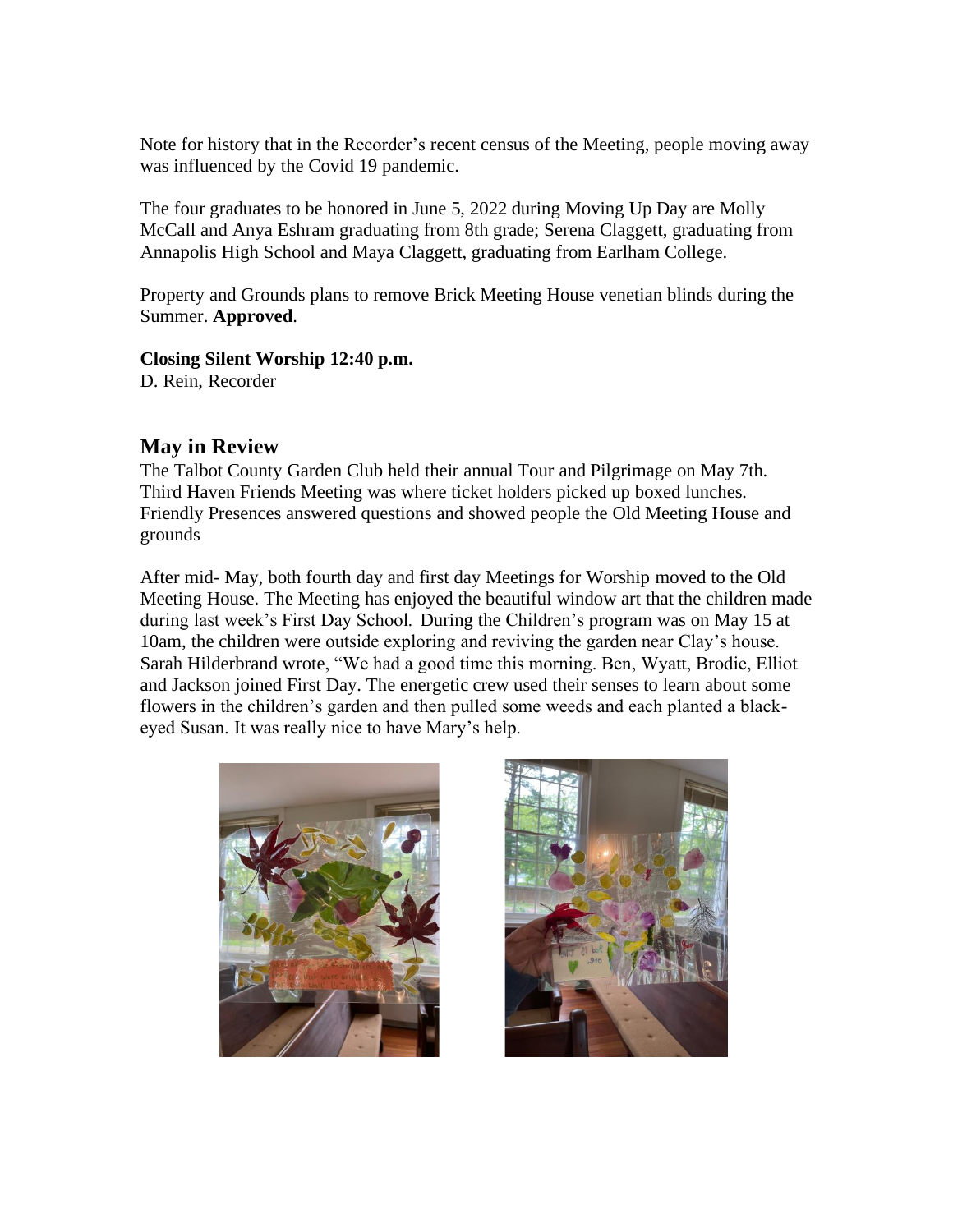The final Morgan State Landscape Architecture studio review on Thursday, May 12, at 1pm via Zoom.

The Meeting conducted a memorial service, in the manner of Friends, for our beloved member Mark Beck, on May 21, Saturday, at 1:00 pm, in the 1684 meetinghouse.



Our clerk, Molly Brian writes, "As announced, I will be gone May 22 to the end of August. I can be reached by email and What's App (Molly Burgoyne Brian) but not by phone or text. Tom will be here but may call on some of you to help when he is on vacation this summer. Stephanie will be in charge of the Detention Center Library and the Outreach Committee will help with those who would like to worship and visit Asbury during the summer. Mark your calendars for Sept 25th for our next SQM at Wicomico Friends. I'll miss you wonderful folks and will hold you all In the Light as I make my way across the globe! Thank you for all you do." Molly

The Third Haven Outreach Committee had a table at the Multicultural Festival last week. Attenders shared prayers to be held in the light. oration partodos - prayers for all living beings Peace for the world - For family and all incarcerated For my family [heart] and peace. - peace for Ukrainians Oracion por mi familia. - for my dogs that are very sick Seniors & Adult children. - For Women's rights For my family do not bully. - thank you for everything partners in care. - Peace on earth to all Poder ver un dar q mi familia que esta lejos

At **Moving Up Day** on June 5 Susan Claggett read greetings from graduates who are afar and acknowledged children present and moving to the next grade. Graduates are Maya Claggett from Earlham College, Serena Claggett from Annapolis High School, Molly McCall from the Country School, Anya Ehrsam from 8th grade, and Laura Claggett with an MBA from the Wharton School of Business. Sharing their future grades were Wyatt and Benjamin Sweeney, Brody Grundlach, and Chelsey and Damian Kesler, who also carried in our gifts for graduates.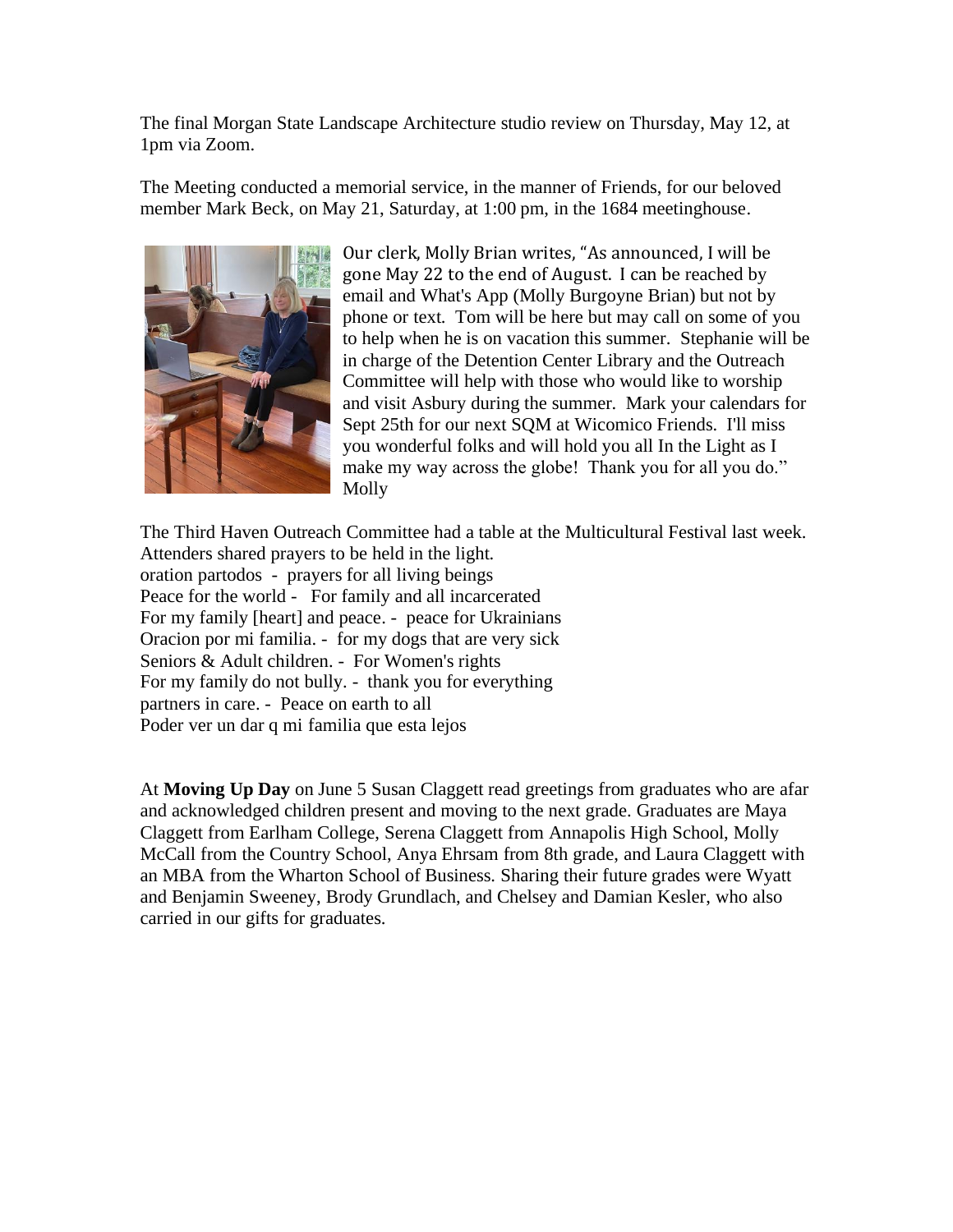

**The wedding of Sarah Claggett and Tim Nowicki,** took place under the care of the Meeting, on Saturday, May 28, at 3:00 pm.



## **Announcements**

Our newsletter circulates during the first week of each month to enable readers to review the minutes of the most recent meeting for worship with attention to business.

**Testimonies & Concerns Committee** is pleased and excited to be moving ahead with the Food Link System for Third Haven Friends Meeting and we hope great synergy will come about and wonderful food offerings at Hospitality will follow - as well as doing our part to reduce waste and cost from the food system. Thank you, Paige Tilghman

## **Third Haven Summer Mindfulness outdoor camp**

is set for July 11-14, 2022 from 8-12 Monday-Thursday. The camp enrollment is currently full. The teachers are Cherie Baron and Kristin Hanlon. Jr counselor is Liam Ewing. If any member is interested in being a friendly presence for the camp, please talk with Susan or Amy Owsley.

## **Talbot Interfaith Shelter is opening their second house!**

Talbot Interfaith Shelter will be able to open the doors of "Evelyn's Place" right next door to the original shelter, "Easton's Promise." This means that more people will be able to benefit from the extraordinary program TIS provides to help people get from homelessness to self-support. For Third Haven Friends Meeting this means that our commitment must increase as well. Instead of every other month, alternating with Grace Lutheran Church, our meeting will provide dinner to one of the houses every month. We will work with Grace Lutheran to fill the shift teams.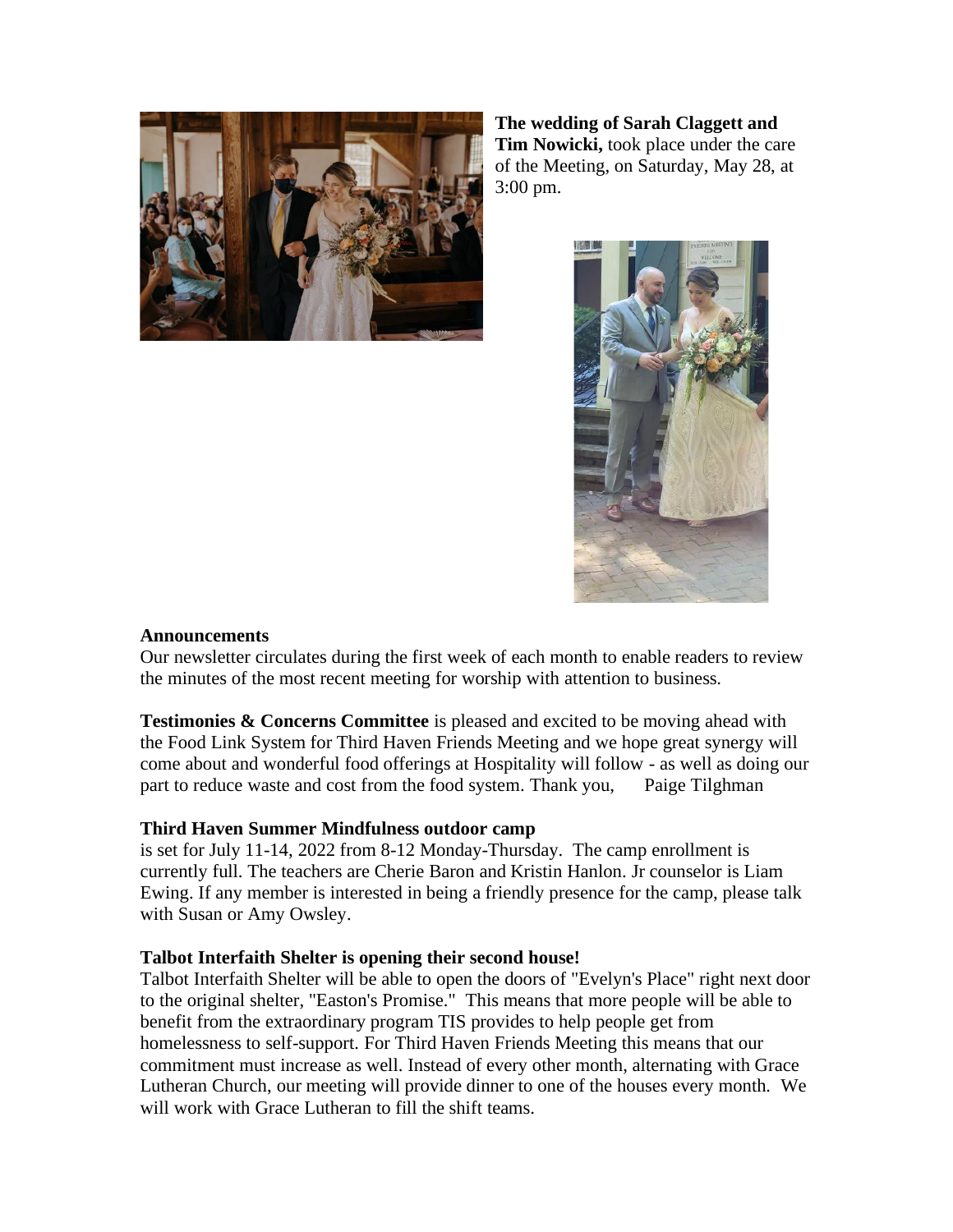Sarah will not be in town on June 17, July 17, or August 17 this summer. We need volunteers from Third Haven to take the lead on these three dinners. Sarah has plenty of ideas for menus which can be easily put together, as well as instruction for delivery. The number and ages of the dinner guests will be provided a week or so ahead. Contact Sarah Sayre Thank you!

*Control +Click for article from PYM* **[Supporting Children & Teens After Violent](https://go.pym.org/e/791983/-and-teens-after-violent-news-/5dlgk/448839388?h=H4g6Xpvxg3Ll9cvnB7GWcsENFVJz-mTiJ_yLj6PGxow)  [News](https://go.pym.org/e/791983/-and-teens-after-violent-news-/5dlgk/448839388?h=H4g6Xpvxg3Ll9cvnB7GWcsENFVJz-mTiJ_yLj6PGxow)** In the last two weeks we have been repeatedly confronted with gun violence. The 3 recent events have happened in the kinds of everyday places that should be safe — the grocery store, church, and school. How do we talk to children about gun violence?

## **COVID notification**

Tom Corl writes, "COVID infection rates are up significantly in Talbot County, though the base over 7 days is not large. The Meeting Community must continue to be careful. The current variants seem to be highly contagious but most everyone I know who tested positively recently have not gotten very sick. I urge all who attended to monitor for symptoms, test and quarantine as may be appropriate

## **Ukrainian refugees**

**Jeanne Halpin forwarded this message: "**The Unitarian Universalist Fellowship at Easton is beginning the process of putting together a coalition to sponsor Ukrainian refugees to settle in our community. There are financial and logistical considerations to meet and we would like to have partners in this endeavor. If your church or you as an individual would like more information or would like to join us, please contact me at the email address below." David Stevens, Unitarian Universalist Fellowship at Easton Social Justice Committee

## **Fridays**

## **Zoom Happier Hour 7 PM**

Zoom happier hour conversation is scheduled on Fridays at 7:00 pm. Typically, about 7- 10 people use the hour to reconnect, share news and again, offer fellowship. Please consider joining our group. Use the Zoom for Meeting for Worship to join.

## **June 12 (Sunday) Meeting for Worship**

Meeting for Worship will be held in the Old Meeting House this Sunday at 10 am. with simultaneous virtual meeting. Please try to contribute non-perishable food for the Neighborhood Service Center.

**June 15 (Wednesday) Wednesday Meeting for Worship 5:30 PM** Meeting for Worship will be held in the Old Meeting House from 5:30 to 6pm with simultaneous virtual meeting.

## **June 19 [Sunday]**

**Meeting for Worship with Attention to Business** has been rescheduled to follow Meeting for Worship on June 19. Please forward agenda items to Tom Corl after June 7.